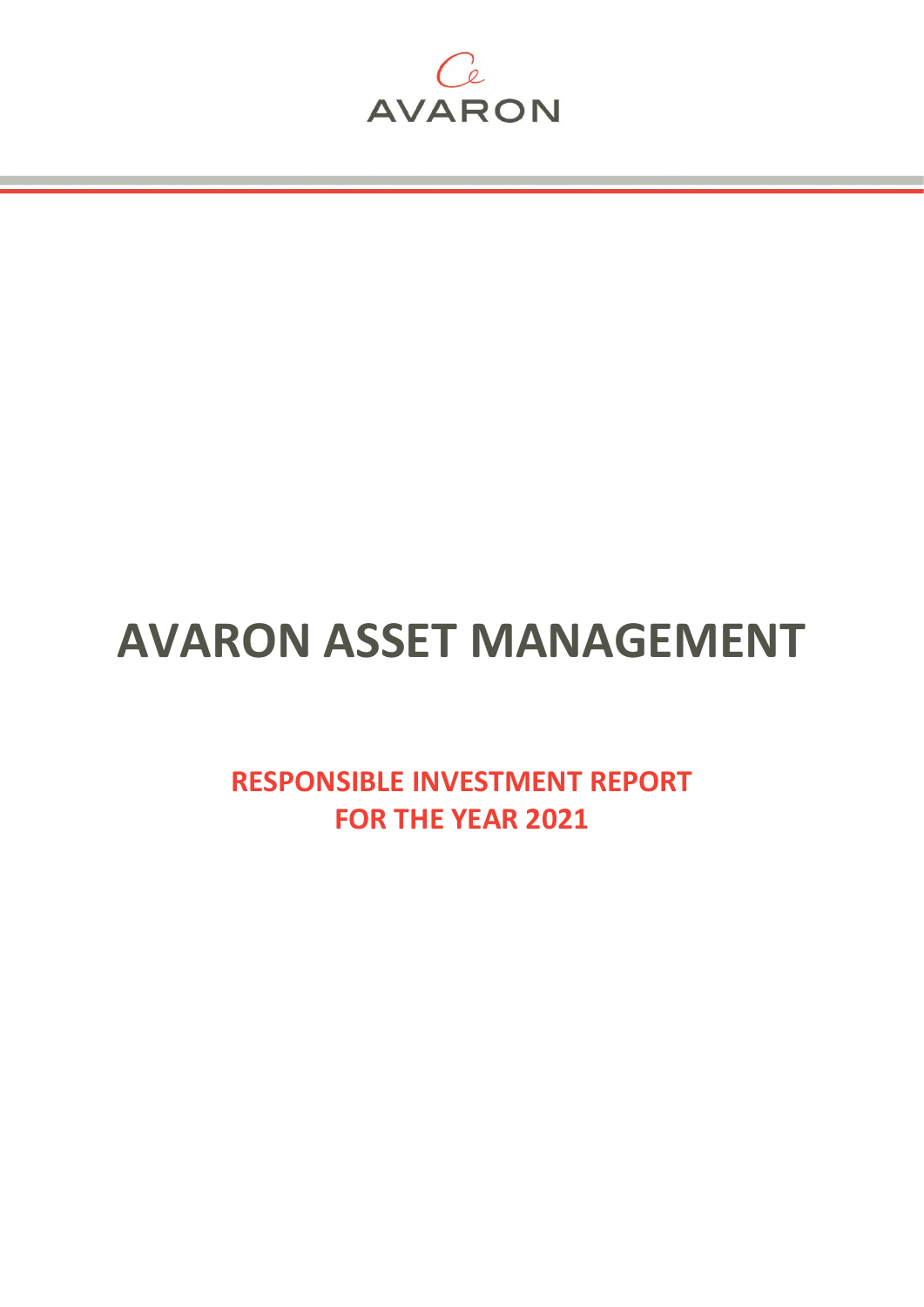

# **CONTENTS**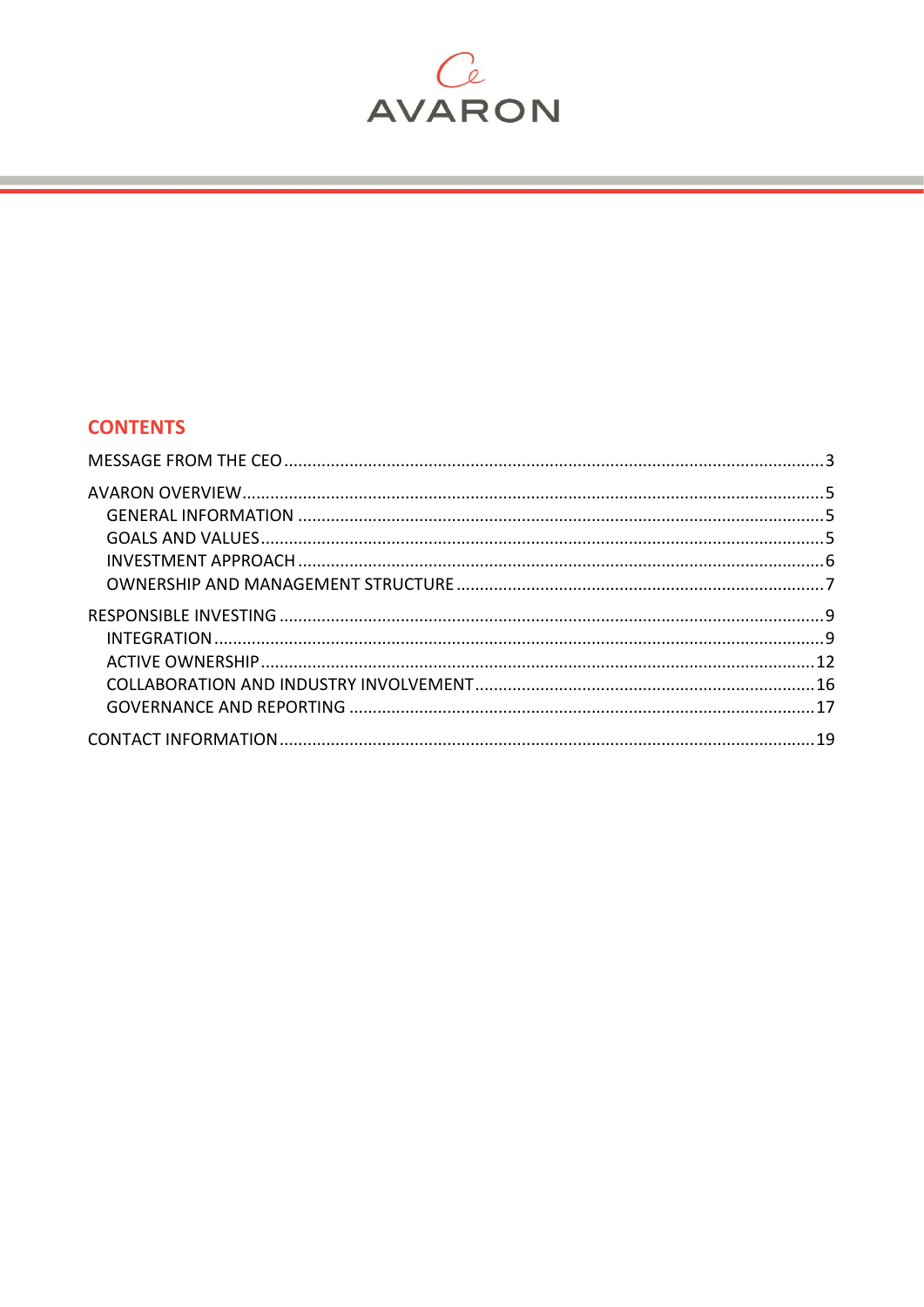

# <span id="page-2-0"></span>**MESSAGE FROM THE CEO**



2021 ended the same way it started – in the midst of the Covid-19 pandemic. If it has a silver lining, it could be the rapid shift in ethical and social awareness.

Corporates no longer just focus on making returns for shareholders but are taking a more holistic view, where boards and management teams consider the needs and wellness of other key stakeholders, including employees, suppliers, customers and the wider community.

On the global scale climate change remained at the forefront of sustainability challenges with high hopes related to COP26 (Conference of the Parties) summit, hailed as the most important since COP21 in 2015, which produced the Paris Agreement. Unfortunately, the conference was unsatisfactory in delivering the action and commitments needed to reach the Paris Agreement targets. On the positive side, it did raise the global ambition on climate action.

In the asset management industry last year was historical in terms of client demand and inflows to so-called sustainable funds. The AUM of global sustainable funds grew 53% year on year in 2021 reaching \$2.74 trillion, supported by close to \$600bn inflows. Europe remains the leader in ESG assets accounting for 81% of the global AUM.

2021 will be remembered as a transition year for sustainable funds in Europe as asset managers adjusted to comply with the Sustainable Finance Disclosure Regulation (SFDR). We saw wave of new sustainable offerings launches as well as repurposing existing conventional funds into sustainable ones to meet rising investor demand. This prompted a notable rise in European ESG asset base that expanded from \$1.46 to \$2.23 trillion.

At Avaron, we are welcoming the introduction of SFDR as it makes disclosure of financial products' performance on ESG issues compulsory for asset managers and should thus mitigate greenwashing. It means that asset managers will not just be able to say their investments are sustainable but will have to show that they are. In order to ensure smooth implementation the second phase of SFDR, which includes reporting on principal adverse impact statement, was delayed till 1 January 2023. Although our existing ESG research framework already allowed easy adjustment to the regulatory requirements, we welcome the additional time till final implementation as ESG disclosure of corporate issuers in Emerging Europe remains our main limitation. Our engagement efforts therefore continue to be focused on advocating for improved disclosure alongside with setting clear policy objectives in terms of ESG issues. **Under the SFDR our flagship Avaron Emerging Europe Fund is categorized Article 8 (light green) or a fund that promotes environmental and social characteristics,** and invests in companies that follow good governance principles.





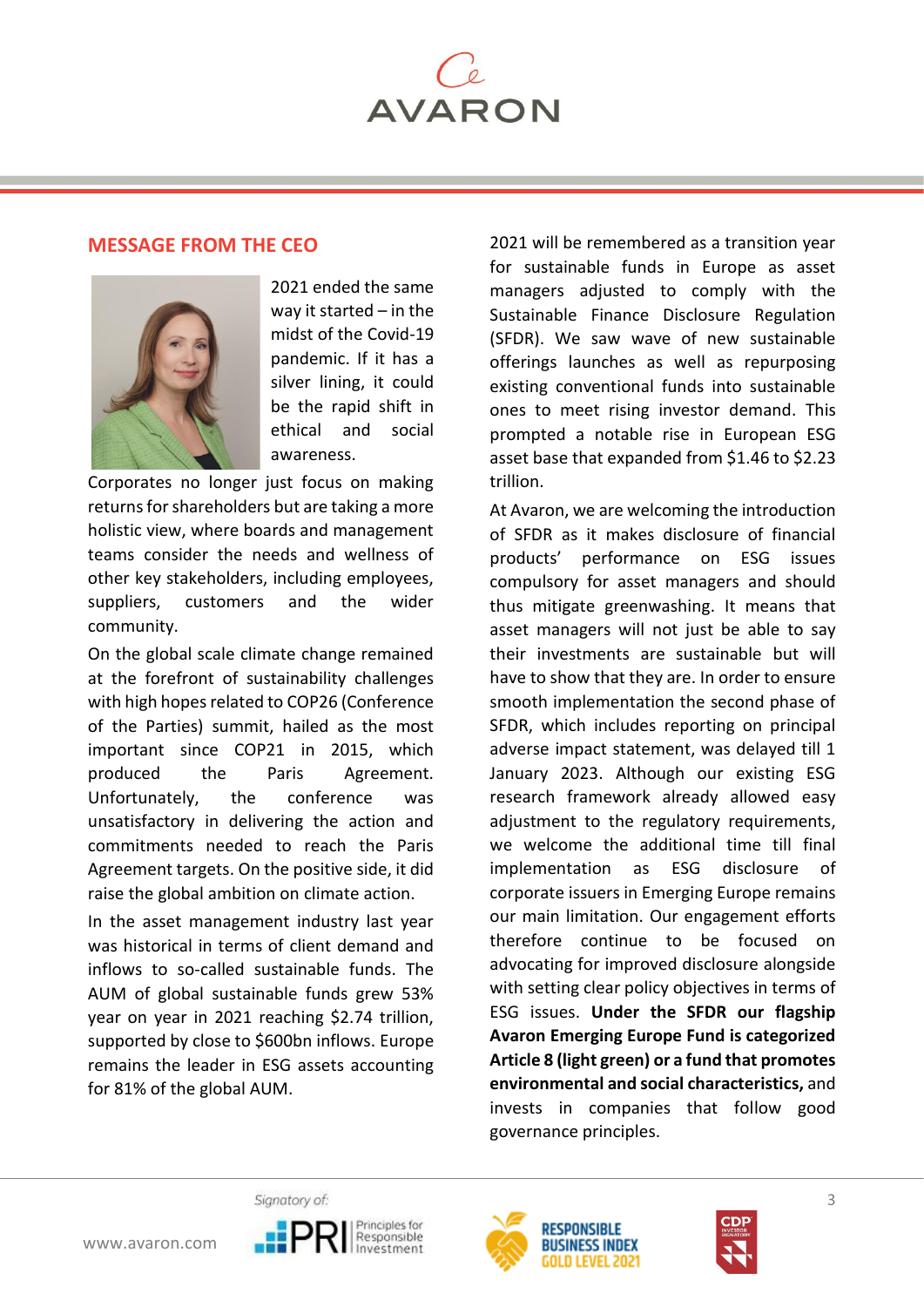

**In 2021 we continued our efforts to raise awareness on best ESG practices and disclosure across our Emerging Europe investment universe.** Being stock-pickers who rely on in-house fundamental analysis we keep close contact with management teams of regional issuers, which enables us board level access to push for a change. It is our belief that fundamental research and active engagement with companies are crucial to impactful ownership.

We are glad to see that our engagement efforts are bearing fruit. Our focus area over the past few years has been climate change and there has been a notable improvement in terms of emissions disclosure and commitment to carbon reduction targets across our universe. A good reference point in this regard is the environmental rating that we calculate for all of our holdings and portfolios, which for our Avaron Emerging Europe Fund has risen 20% over the past 3 years to 3.4 in 1- 5 scale. Although the rating incorporates a wider array of aspects, climate change is the dominant one. Also, we are proud that regional issuers are recognizing our work and regularly approach us to get feedback on their sustainability practices and reporting.

At Avaron we have an established culture of responsible investing dating back to 2011

when we became a signatory of UNPRI. Annually we get feedback on the quality of our responsible investment related processes via UNPRI Assessment Report that are made public on our webpage. It demonstrates how a signatory has progressed in its implementation of the principles year-on-year and relative to peers. Due to the implementation of a new reporting framework in 2021 UNPRI assessment reports are unfortunately due only by June 2022. However, we hope to keep our above the peer group ratings in all relevant reporting categories, proving that small boutique asset managers like ourselves can care and initiate a positive change in environmental, social and corporate governance aspects in life.

We are proud of our responsible investing process and achievements, and remain committed to the use of best practices for the benefit of our clients, the financial services industry and society at large.

*Kristel Kivinurm-Priisalm, CEO Avaron Asset Management AS*





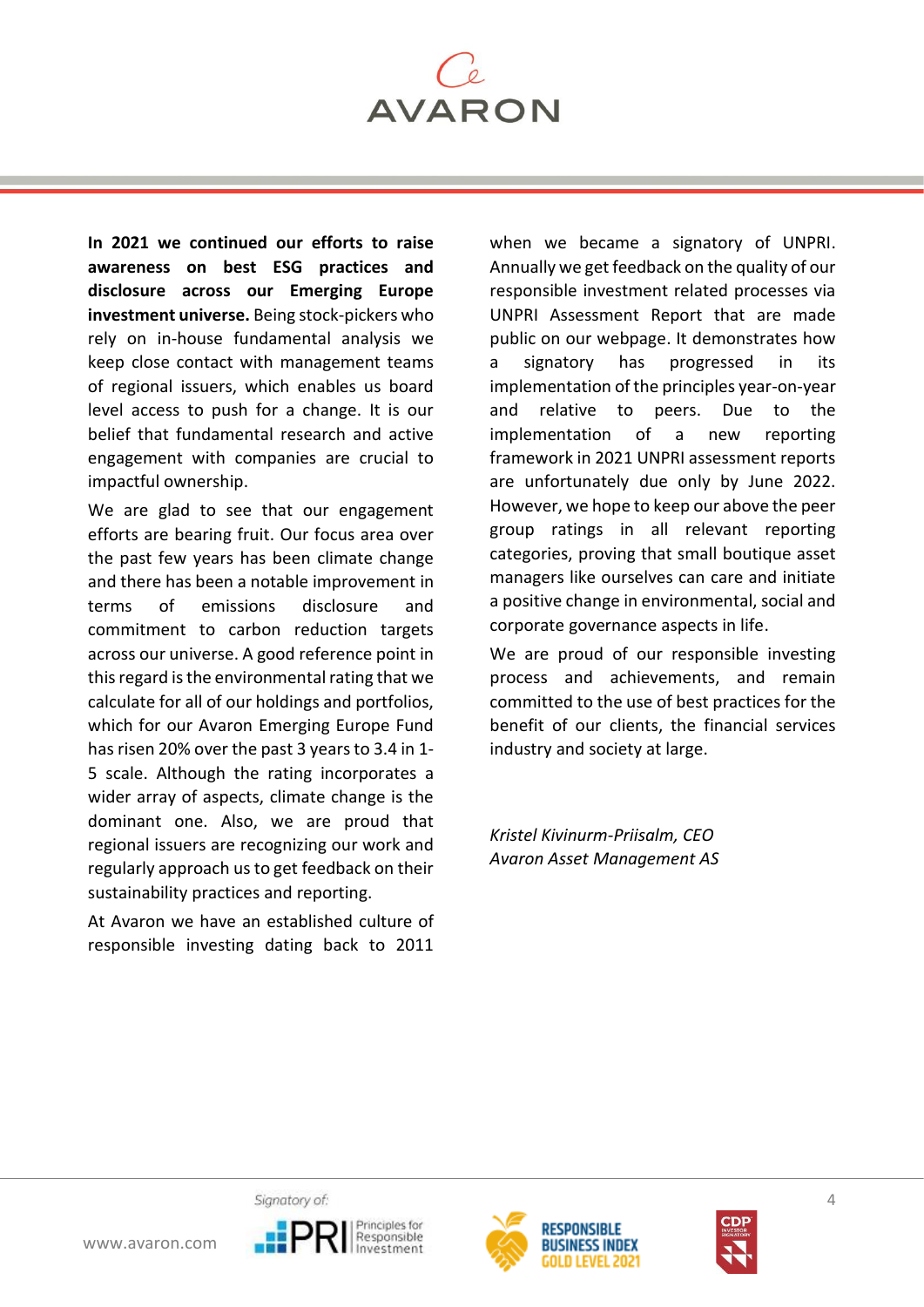

# <span id="page-4-0"></span>**AVARON OVERVIEW**

#### <span id="page-4-1"></span>**GENERAL INFORMATION**

Avaron Asset Management AS (the Company) is a fund management company established in 2007. Avaron holds a license from the Estonian Financial Supervision Authority to manage investment portfolios and funds, and is also a registered Investment Advisor with the US Securities and Exchange Commission. The Company manages UCITS funds, alternative funds and institutional investors' managed accounts. Asset class wise the core focus is on Emerging Europe listed equities.

As of end 2021 Avaron managed 354 million euros, out of which the core long-only Emerging Europe listed equity strategy accounted for 340 million euros. Fixed income investments accounted for 1.5% of the total assets under management (AUM). The Company manages two mutual funds domiciled in Estonia. Avaron Emerging Europe Fund (AUM €40M) is focused solely on Emerging Europe ex-Russia listed equities (UCITS V). Avaron Flexible Strategies Fund (AUM €12M) is an asset allocation fund combining predominantly European listed equities and fixed income but based on the fund prospectus can invest globally (AIF). Avaron also provides sub-investment management services to third party funds and managed accounts. Investment management services to professional investors in the form of third-party funds and managed accounts have been a dominant business line for the Company over the years and accounts now for around 85% of the AUM. The total size of institutional investors' mandates in the end of 2020 was 300 million euros. Besides that Avaron also manages 2 million euros worth of portfolios for high net worth individuals.

#### <span id="page-4-2"></span>**GOALS AND VALUES**

Our mission is to be the most suitable partner for institutional investors catering for their needs in investing into Emerging Europe listed equity asset class. We seek to offer positive risk weighted long-term return to our clients through value based and responsible investing. To achieve this, we adhere to our bottom-up value focused investment process. Our investment team has a key role in meeting this objective, which is why the Investment Managers and key investment team members are also the Company's shareholders. All three Investment Managers have worked in Avaron since the company's launch in 2007. Our research team, dedicated to the Emerging European region equity analysis, comprises of 10 investment specialists and is one of the largest among our peers.

Avaron has a strong corporate culture where integrity, passion for investing, diligence, flexibility and sustainability is highly valued. Integrity is the foundation of long-lasting success in asset management industry. To build clients' trust we are honest, open, ethical and fair. People trust us to adhere to our word and we are accountable for our actions. Passion for investing is a key characteristic we look for during our employee selection process as we consider it to be essential for self-development and longlasting job satisfaction. In order to keep





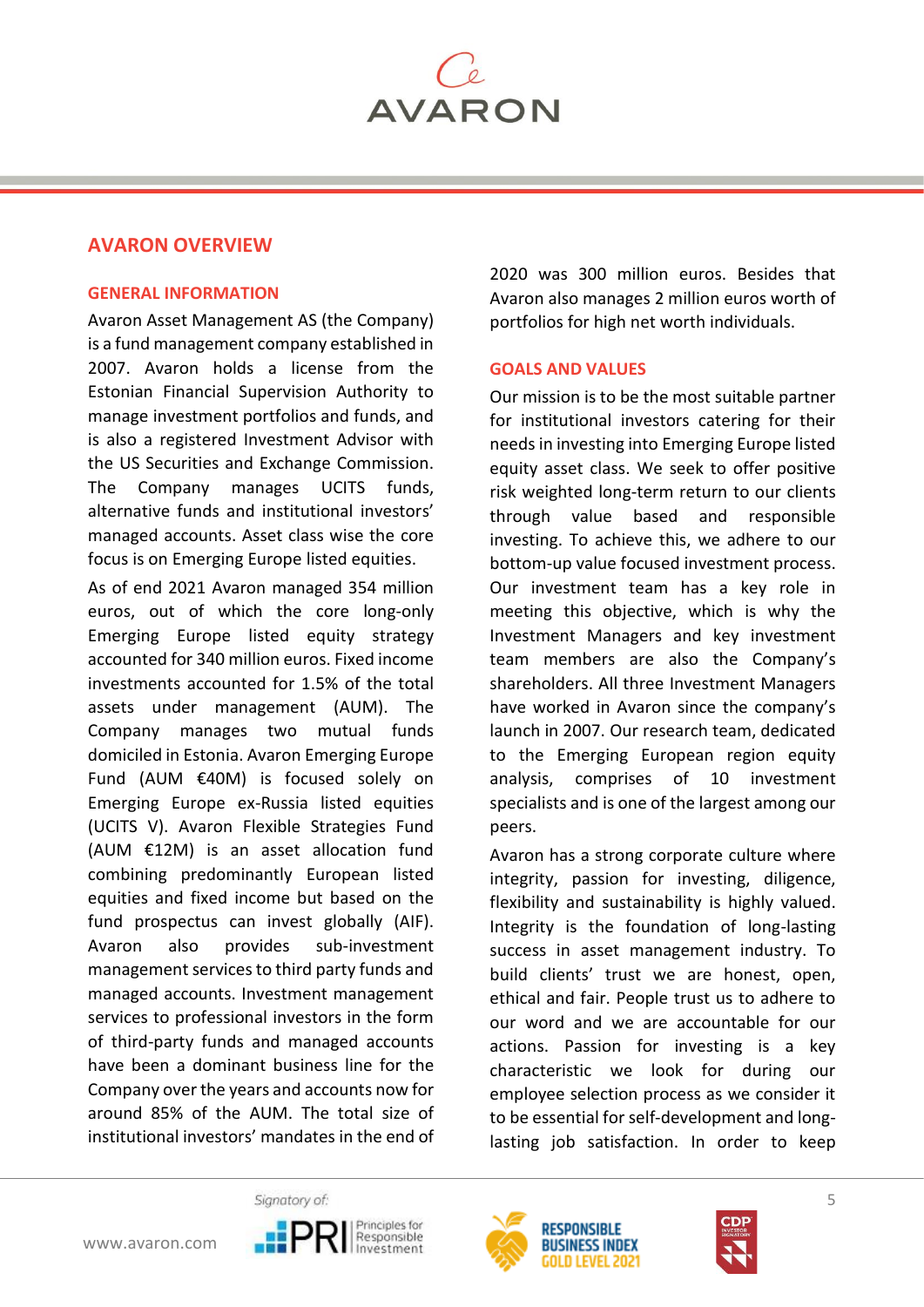

excelling one has to have a strong drive. Without it we would lose our competitiveness. Success in investing relies on disciplined, careful and persistent work. Adhering to our well-defined investment process and strategy in long-term enables us to achieve our goals. As a boutique asset management house flexibility, both towards our clients and employees, is something that sets us apart from the competition. We offer tailor-made solutions to our clients and opportunities for personal growth for our employees.

At Avaron we recognise that our business and investment practices have an impact on the environment and society. We are committed to carry out our business activities in a sustainable manner to ensure diverse ecological environment and vibrant cultural, social and economic base for future generations. Our perception of sustainability is of something not being harmful to people, communities, environment or depleting natural resources, and thereby supporting long-term social and ecological balance. As asset managers we also believe that environmental, social and corporate governance issues are important contributors to the long-term performance of investment portfolios. We believe that investing responsibly in quality companies reduces the risk associated with investing and improves our ability to meet the promises made to clients. That is why the concepts of active ownership and engagement, as well as assessing investment risk in all its forms, are fundamental to our investment approach.

#### <span id="page-5-0"></span>**INVESTMENT APPROACH**

Avaron runs two different investment strategies across its asset base – long-only listed equity strategy, which accounts for over 95% of the AUM, and asset allocation strategy. Both strategies are managed in accordance to value-driven investment philosophy. It is based on a premise that superior long-term results can be achieved by exploiting the judgmental biases and behavioural weaknesses that influence the decisions of market participants. The market tends to overreact to short-term problems that from time to time emerge even for growing and established businesses causing the stocks or bonds of these companies temporarily to go out of favour. In such situations it becomes possible to acquire stocks or bonds at prices that ignore the intrinsic value of the instruments.

Portfolio construction is based on picking stand-alone investment ideas, thus fully bottom up. Idea generation is proprietary, driven by the in-house fundamental research. Our Emerging Europe investment universe includes 230 issuers, which are under close observation of our investment team. Engaging with and monitoring investee companies is an essential element of our investment strategy. Not a single investment is made without prior direct contact with the management team. We regularly follow up with companies we are invested in via management conference calls and on-site meetings. We have integrated ESG analysis into our investment process as we recognise that companies must exhibit good corporate governance and address





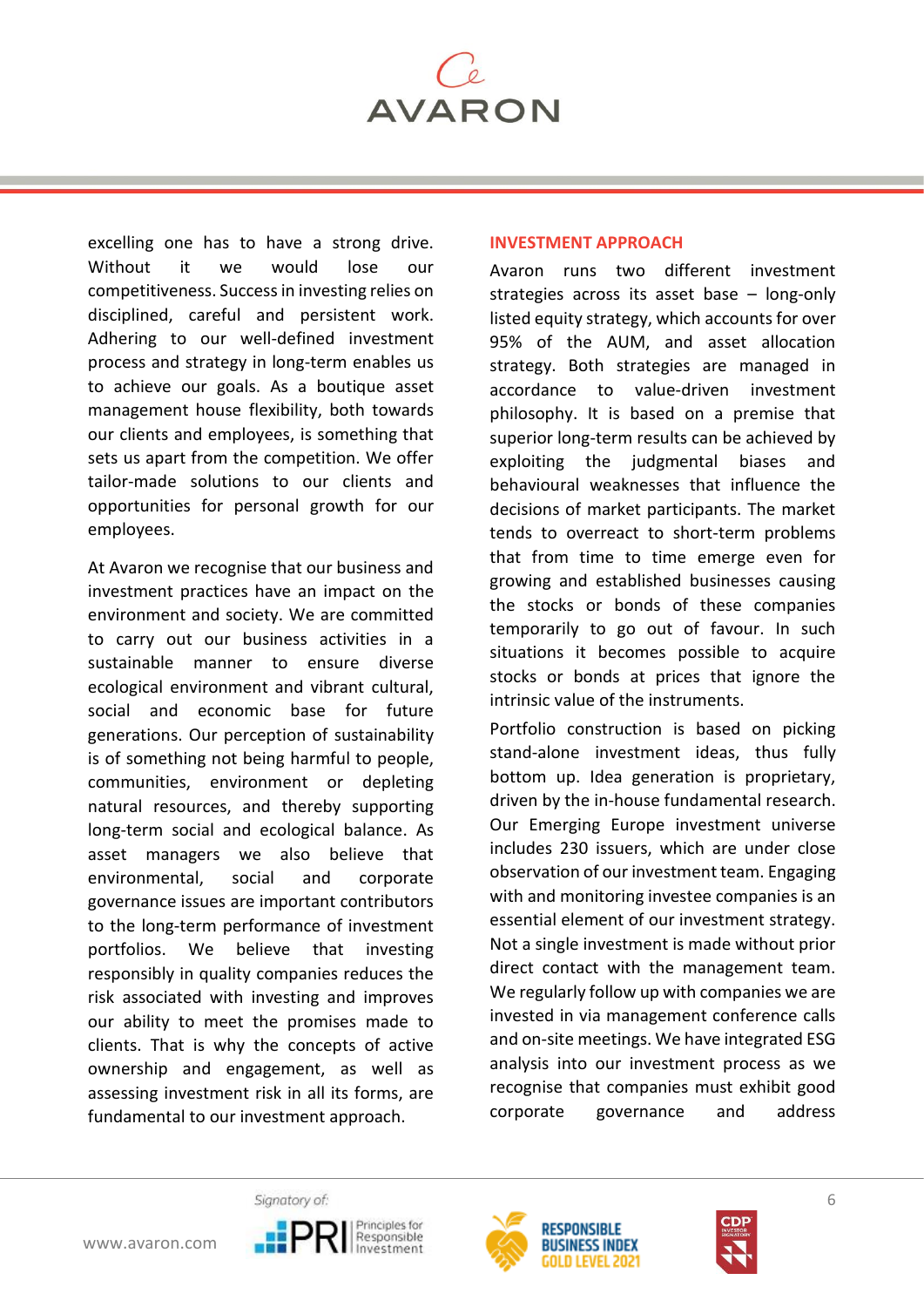**AVARON** 

environmental and social factors in order to flourish and survive in the long-term.

# <span id="page-6-0"></span>**OWNERSHIP AND MANAGEMENT STRUCTURE**

Avaron is an independent, fully employeeowned fund management company. Beneficial owners of the Company are its founding partners Kristel Kivinurm-Priisalm (CEO), Valdur Jaht (CIO & Chair of Responsible Investments) and Peter Priisalm (CIO) which each own via their holding companies one third of OÜ Avaron Partners that is with 82.41% shareholding the core owner of the Company. The rest of the Company is owned by its long-term senior research team – Rain Leesi (Investment Manager & Head of Research, 6.85%), Piotr Jurga (Senior Analyst, 5.86%) and Reino Pent (Senior Analyst, ESG Specialist 4.88%).

Avaron's Supervisory Board consists of Peter Priisalm (Chairman, CIO), Maris Jaht and Priit Sander. Mr. Sander is an independent Supervisory Board member and has no other function in Avaron. On daily basis Mr. Sander serves as an Associate Professor in finance at Tartu University. The Management Board consists of Kristel Kivinurm-Priisalm (CEO) and Valdur Jaht (CIO). The Company is audited by KPMG and internal audit is carried out by PwC. Compliance and risk management functions are internalised and carried out by the Company's Chief Compliance Officer Ingrid Kõrgema.

Avaron functions as a partnership, which is being managed by the three partners: Kristel Kivinurm-Priisalm, Valdur Jaht and Peter Priisalm. Kristel Kivinurm-Priisalm is

responsible for general management, investor relationship management and operations management. Valdur Jaht and Peter Priisalm are the Company's Investment Managers, who are responsible for the investments made by the funds and managed accounts as well as the smooth running of the investment team's work.





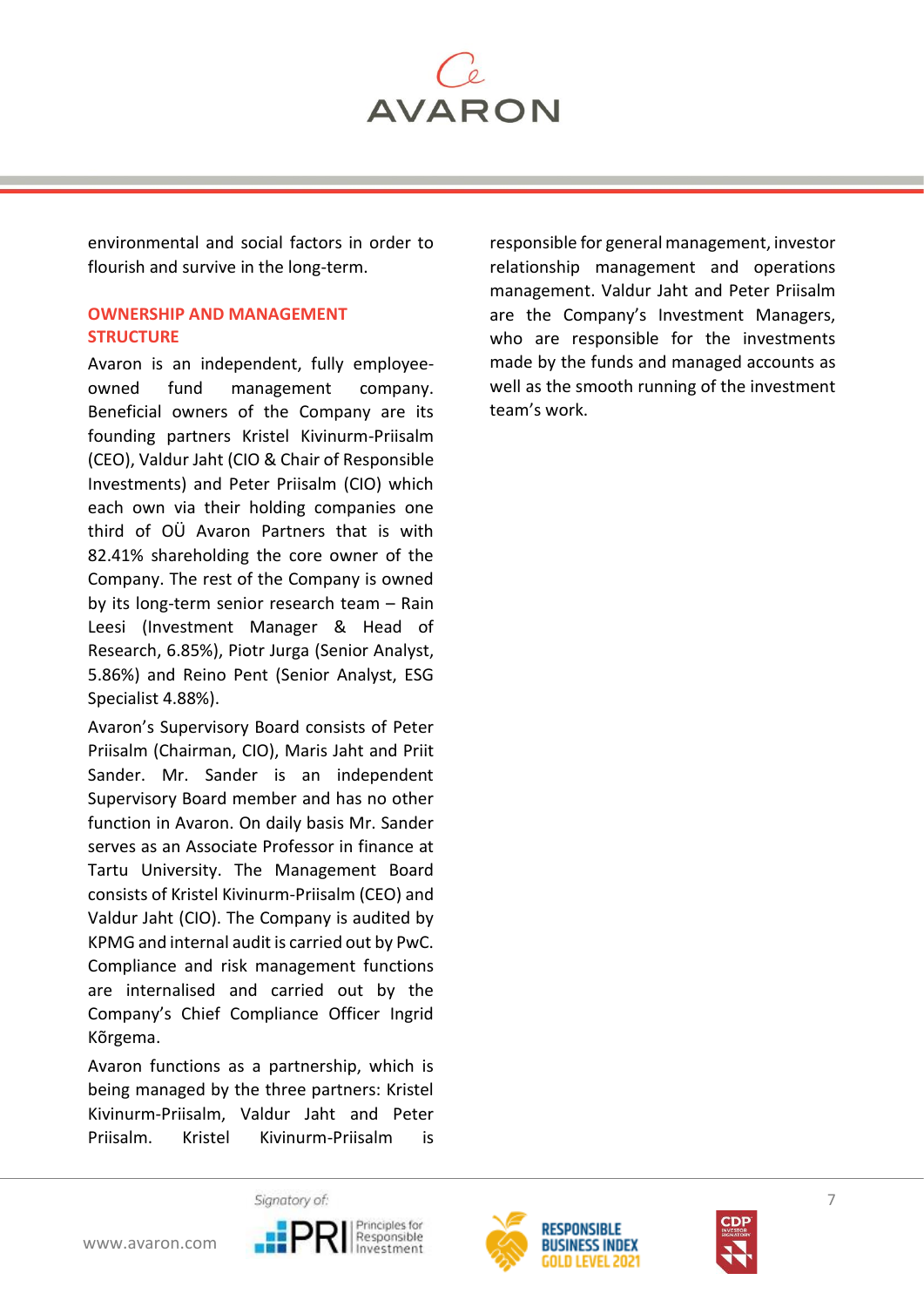







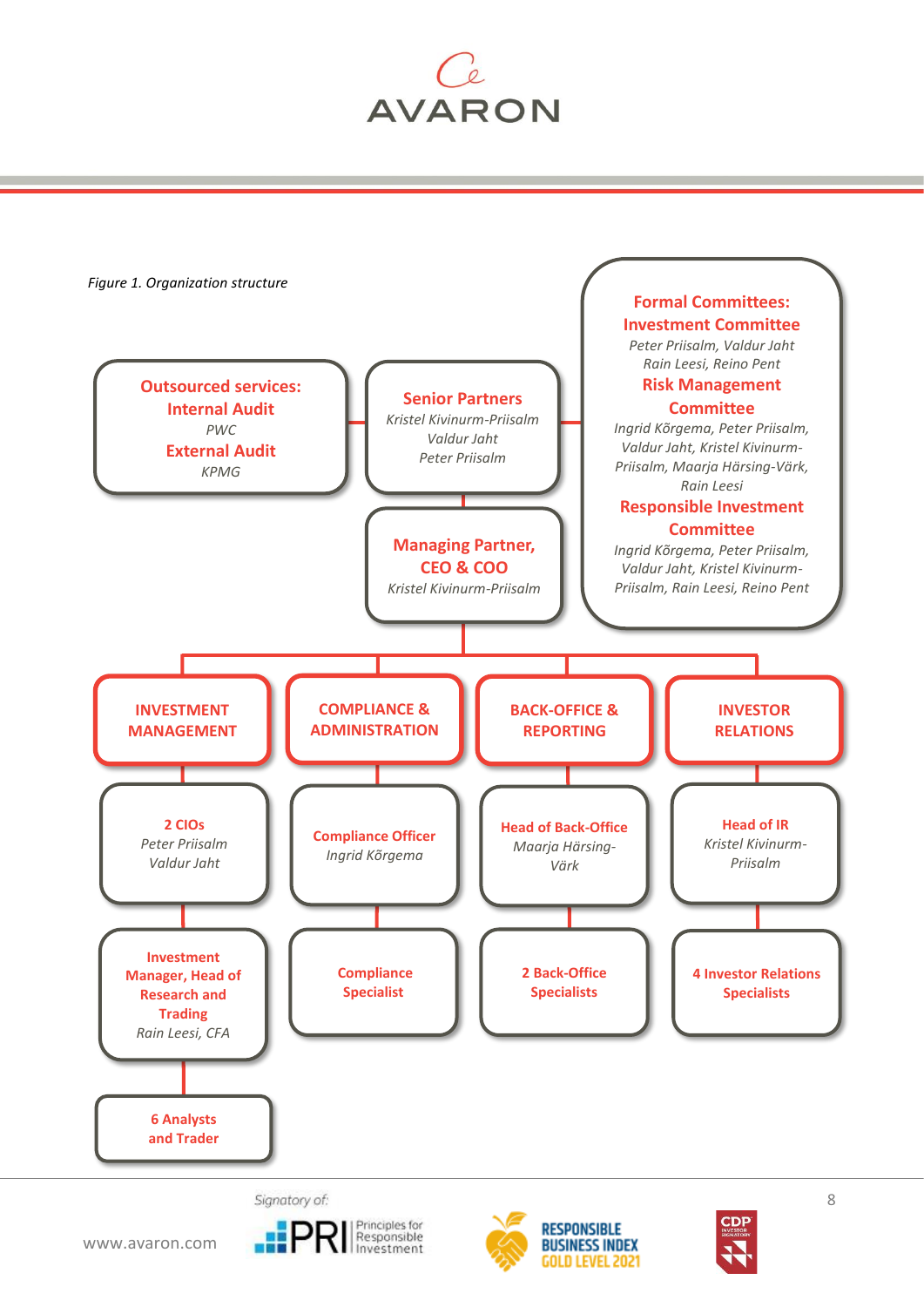

# <span id="page-8-0"></span>**RESPONSIBLE INVESTING**

Since 2011 Avaron follows responsible investment (RI) practices and is a signatory of UN Principles for Responsible Investment (UNPRI). As an institutional investor, Avaron has a duty to act in the best long-term interests of its beneficiaries. In this fiduciary role, we believe that environmental, social and corporate governance (ESG) issues can affect the performance of investment portfolios to varying degrees across companies, sectors, regions, asset classes and over time.

Our responsible investment process is founded on three pillars: in-depth ESG security analysis, active company engagement, and active proxy voting.

Given our main aim of generating alpha to our clients via stock picking it is important to have ESG analysis integrated into our investment process. When making investment decisions our in-depth knowledge of listed companies is considered as a key ingredient in delivering strong returns to clients. Our investment team has been following vast majority of our current listed equity universe for more than a decade, which serves as an important strength in assessing the companies' future potential. In order to have an extensive knowledge base of the companies in our universe we have taken a strategic decision not to outsource ESG analysis to third party providers but rather build ESG know-how inhouse by adding ESG specific layer within our research process.

Active engagement with the companies we invest in allows us to monitor changes in management processes, remuneration and social and environmental issues. By taking a proactive approach to our engagement, we can work with the companies we invest in to increase the sustainability of their businesses over time.

In Avaron we believe that the stock returns are primarily driven by the underlying fundamental potential of companies, while ESG issues may add to or subtract from it. Thus, the ESG layer in our investment process serves as a risk management tool to detect possible important risks related to ESG. While the ESG factors considered mainly aim to reduce investment risk, Avaron also recognizes that applying these principles may better align investors with the broader objectives of society. Improved ESG practices should help to create an environment of higher standards of business conduct, increased market efficiency, sustainable environmental management, and thus ultimately a more cohesive and fairer society. Even though such indirect benefits may not contribute immediately to Avaron's investment performance, these should over time translate into higher and more consistent overall returns.

#### <span id="page-8-1"></span>**INTEGRATION**

In Avaron we seek to integrate the consideration and thoughtful management of ESG issues into the investment process by undertaking ESG analysis on all prospective and existing investments. Within our investment process the ESG analysis is carried out as part of the qualitative company analysis. Our ESG integration comprises two





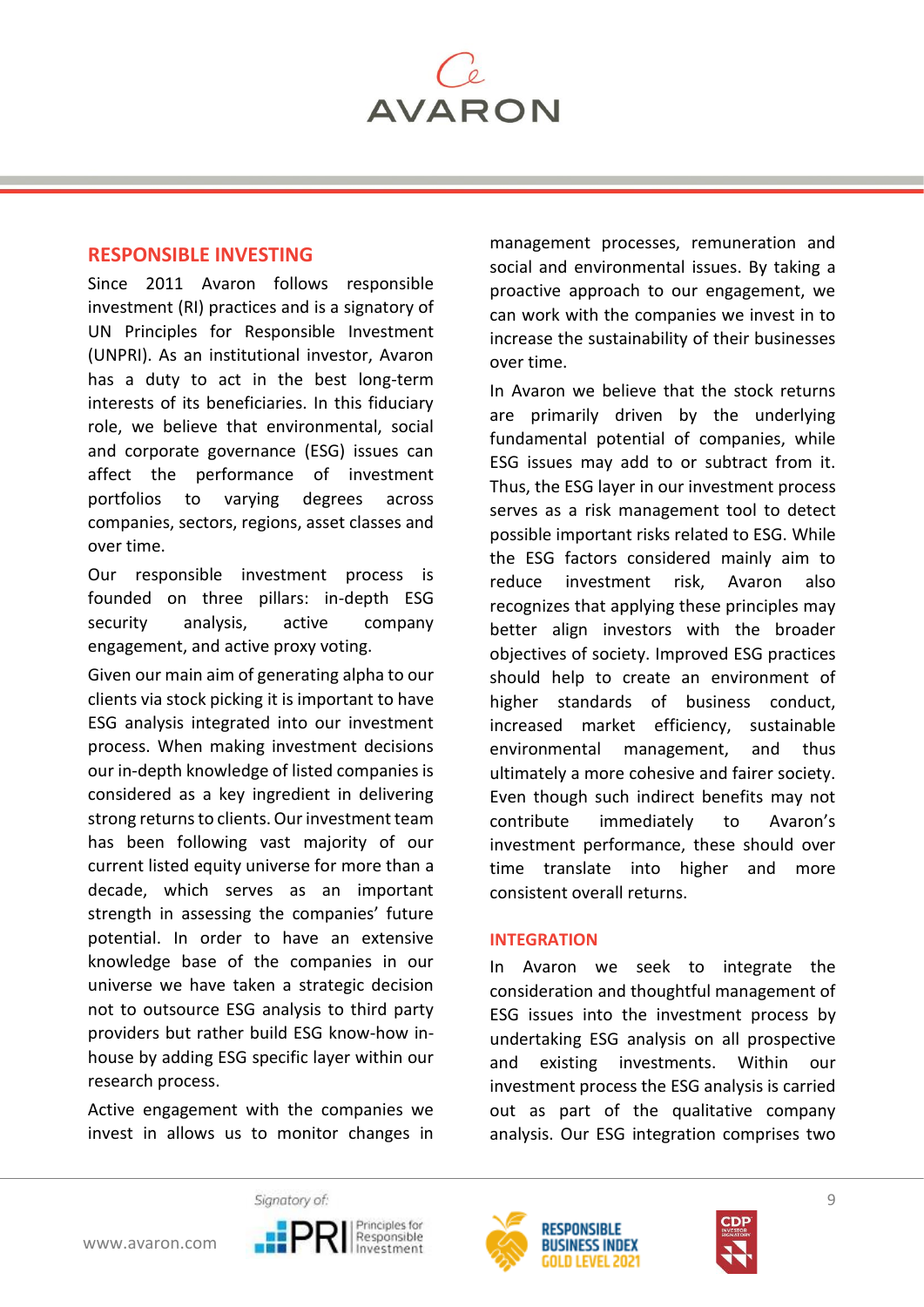**AVARON** 

layers to ensure that relevant issues are consistently taken into account when making investment decisions:

- 1. In order to avoid financing companies that are engaged in activities with clear negative impact on people and environment we apply exclusion principles.
- 2. In-depth analysis of ESG criteria using an internally developed ESG Score that is a part of our company quality analysis and enables to assess the ESG performance of companies in our investment universe.

Exclusion is used as a tool to ensure no investments are made into activities that have a clear negative impact on people or the environment. It is applied outright for involvement in certain sectors (e.g. adult content, alcohol, armaments, gambling, tobacco) or after non-successful engagement process to address discovered infringements of United Nation Global Compact (UNGC) or poor corporate governance practices.

As of end 2021 our internal Emerging Europe coverage list included 233 issuers. Based on exclusion principles we had 54 companies in our restricted list reflecting the direct impact of RI Policy implementation. This figure does not include companies that are restricted due applicable international or national sanctions but includes sector-based exclusions alongside with exclusions based on poor ESG practices.

| <b>Exclusions based on type</b> |  |  |  |
|---------------------------------|--|--|--|
|                                 |  |  |  |
|                                 |  |  |  |
| 38                              |  |  |  |
|                                 |  |  |  |

| <b>Excluded companies by country</b> |                |  |
|--------------------------------------|----------------|--|
| Russia                               | 29             |  |
| Turkey                               | ٩              |  |
| Poland                               | 7              |  |
| Romania                              | 5              |  |
| Hungary                              | $\mathfrak{D}$ |  |
| Greece                               | $\mathfrak{D}$ |  |

End-2018 we implemented our internally developed ESG analysis tool called ESG Score instead of a generic UNGC based check with an aim to get a quantifiable outcome for measuring the ESG performance of companies in our coverage universe. ESG Score assesses companies' ESG profile comprising 90+ aspects across the three letters. All of these are individually assessed and assigned a score on a 1 to 5 scale, higher score indicating better performance.

The E rating comprises different environmental aspects with a focus on climate change including carbon footprint and its reduction policy, eco-efficiency and resource efficiency and waste management. The S rating comprises social and supply chain related aspects including human rights, labour rights and conditions, health and safety, treatment of customers and community, diversity, data privacy and cyber security. The G rating evaluates corporate governance related aspects including board composition and independence, transparency and accountability, shareholder rights, business ethics, anti-bribery and corruption measures, and governance related to sustainable management.







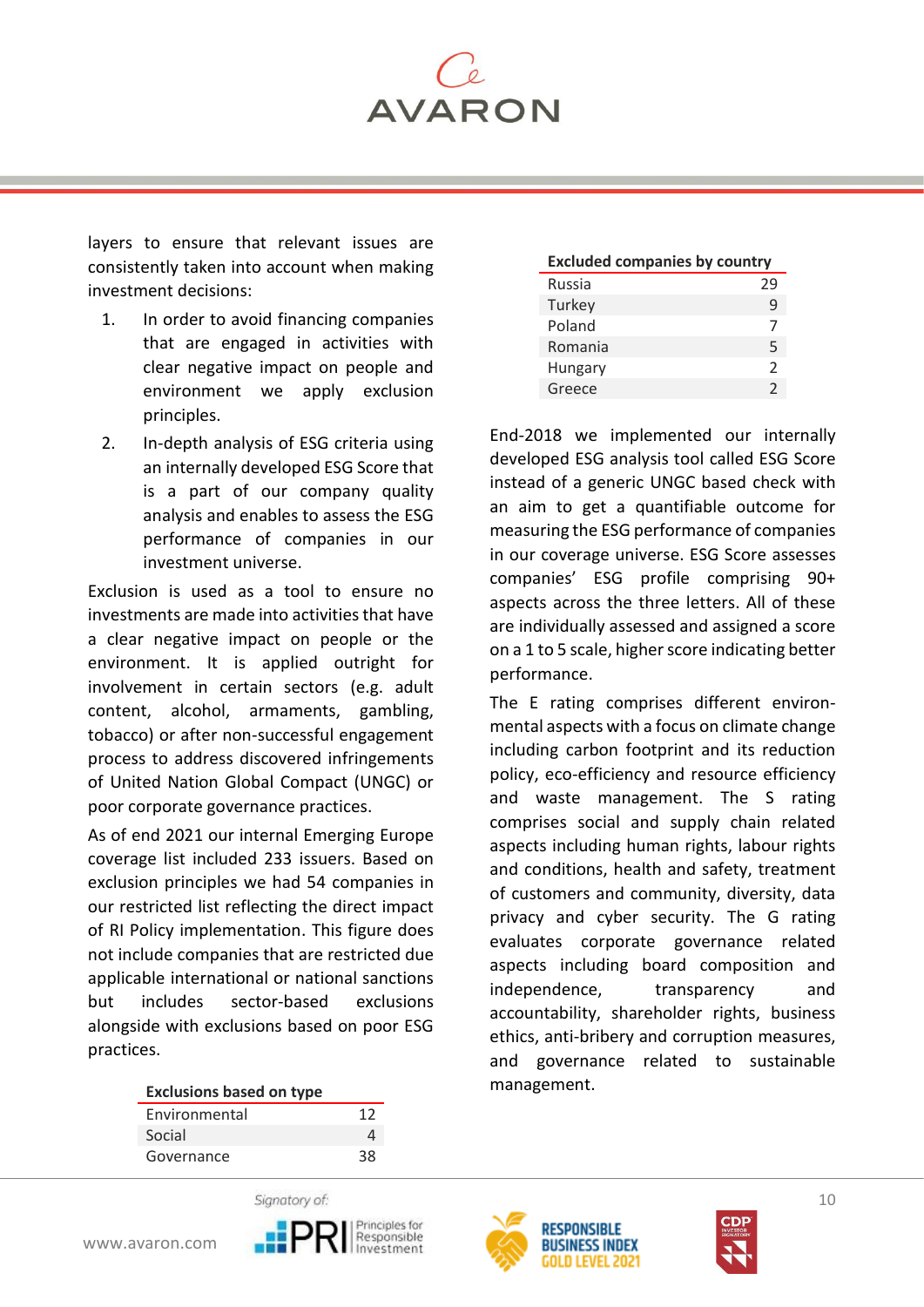

#### **ESG score in investment process: Ignitis (Lithuania)**

In December 2021 we launched a position in Lithuanian utility Ignitis, a state-owned distribution network operator (DSO) covering more than 90% of the country's electricity grid and gas pipeline network. Ignitis derives about 2/3rd of its EBITDA from the regulated DSO operations, which allows stable cash flow generation as well as supports the investments into renewable energy (RES). The latter is expected to reach 4GW by 2030, underpinning close to 10% EBITDA CAGR in RES. Current RES portfolio consists of mainly hydro-related capacities but the pipeline includes larger offshore wind park projects as well as smaller onshore wind parks and solar parks. Longer-term growth of the RES business of Ignitis is supported by the currently dominant fossil fuel based energy capacities.

At the time of entry, we had around 25% upside to our fair value target. After evaluating the company's quality, ESG score and liquidity metrics in combination with the target price we decided to make an investment. Although the upside was lower compared to the portfolio average of around 35%, Ignitis stood out with its ESG score that was almost 20% above the portfolio average. We were willing to accept somewhat lower upside in exchange for a quality business with strong ESG profile. Based on our ESG score Ignitis ranked 3rd as of year-end among the companies we own with 4.02 rating.

ESG Score enables us to assess various ESG related risks and opportunities, rank companies in our investment universe and guides our investment decision making process alongside with the company Quality Score, an in-house tool to gauge the overall quality of the company from management team and business model perspective. Via ESG Score the ESG considerations are embedded

into the analysis process of each individual company and the rating is assessed against the upside to our fair value target of the company when considering an investment. We do not make any exclusions based purely on the low ESG rating but it enables to detect potential issues to engage upon. ESG Score ratings are subject to a full review once per annum carried out by the Investment Managers and Analysts.

In the final ESG Score the three letters have equal weights and the rating is adjusted for ESG related controversies (negative) and other specific issues (positive or negative), which are not reflected in the scorecard but are deemed important to be taken into account when assessing the overall profile of the company. These adjustments are taken into account when having occurred over the past 5 years. To exemplify, the aggregate ESG score of Avaron Emerging European Fund at the end of 2021 stood at 3.38, with the controversy adjustment factor accounting for 0.09 reduction in the rating. Without it the portfolio's rating would have been 1.9% higher.

In 2021 we detected new controversies in relation to two companies that we owned at the time – Turkish food retailers BIM and Migros. Late October, the Turkish Competition Board released the results of its investigation and levied heavy fines on four listed food retailers and unlisted A101 as well as the food supplier Solvano. The Board concluded that the retailers have colluded in fixing prices via suppliers, shared sensitive price information and product campaigns among themselves and breached relevant





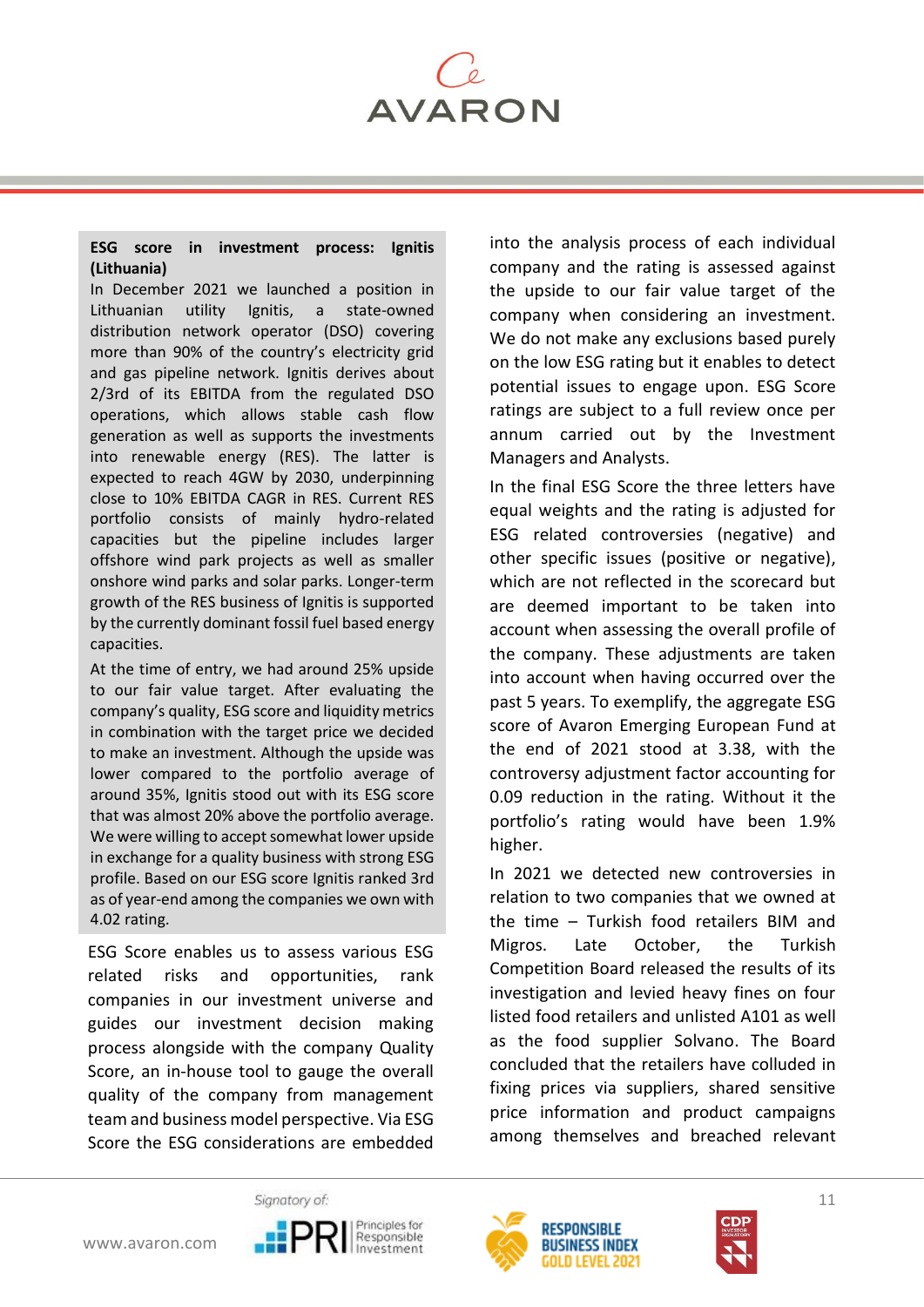

competition law. The Board imposed TL958mil (€86mil) fine on BIM, representing 1.7% of revenues, 19% of EBITDA and 37% of net earnings of 2020. Migros was hit with a fine of TL518mil (€47mil), accounting for 1.8% of revenues and 23% of EBITDA. There is a 25% reduction in the fine amount if the companies pay over the next one month. Both companies announced that they deny the charges and will take legal action to defend themselves. After assessing the arguments of the Board and the companies, we decided not to actuate the controversy adjustment as the reasoned decision of the Board was not yet published nor delivered to the companies, making it impossible to assess whether it was duly substantiated or not. Unrelatedly, we exited both positions before the year-end. Till then the official reasoning was not yet published.

To illustrate how the ESG quality of our portfolios has changed over since the implementation of the ESG rating system in 2018, we can give the example of Avaron Emerging Europe Fund. The aggregate ESG score of the Fund has improved over the years by 6% to 3.38. Part of the positive change can be attributed to the rise in ESG quality of the portfolio due to the changes made as the rating system is integrated into investment decision-making. However, improved ESG performance and disclosure among regional issuers has been also visible and an important contributor. Best ranking names in our portfolios as of year-end were Hungarian Magyar Telekom (4.13), bottling company Coca-Cola Hellenic (4.04) and Lithuanian utility Ignitis (4.02). Lowest ranking names were Czech energy producer CEZ (2.61),

Hungarian integrated oil & gas company MOL (2.88) and Greek refinery Motor Oil (2.92) given their high environmental risk profile.

**Looking at the subcomponent level the aggregate ratings of Avaron Emerging Europe fund have improved across all three letters but most notably of E and S.** Aggregate E rating of the Fund has improved 20% since end-2018 to 3.39, while S rating is up 14% at 3.55. G rating that used to be the highest compared to E and S when we implemented the ESG score has been more stable though also marginally improving. End-2021 G rating of the Fund portfolio companies was up 3% vs. end-2018 at 3.48. We are especially happy to see the improvement in regards to environmental issues, since Emerging Europe issuers lagged on this issue as most lacked climate change and resource efficiency driven corporate policies and related practices. This is a topic on which we have been engaging with our portfolio companies for several years already, raising their awareness and requesting improvements.

#### <span id="page-11-0"></span>**ACTIVE OWNERSHIP**

#### Engagement

One way Avaron manages and protects the value of its clients' investments is via being an active owner, exercising the shareholder rights and engaging with managements of the listed companies. We take an active approach in communicating our ESG views to companies and seeking improvements where there are deficiencies in performance, or a company has infringed appropriate standards, or to push for adequate disclosure. Engagements may be reactive or proactive.







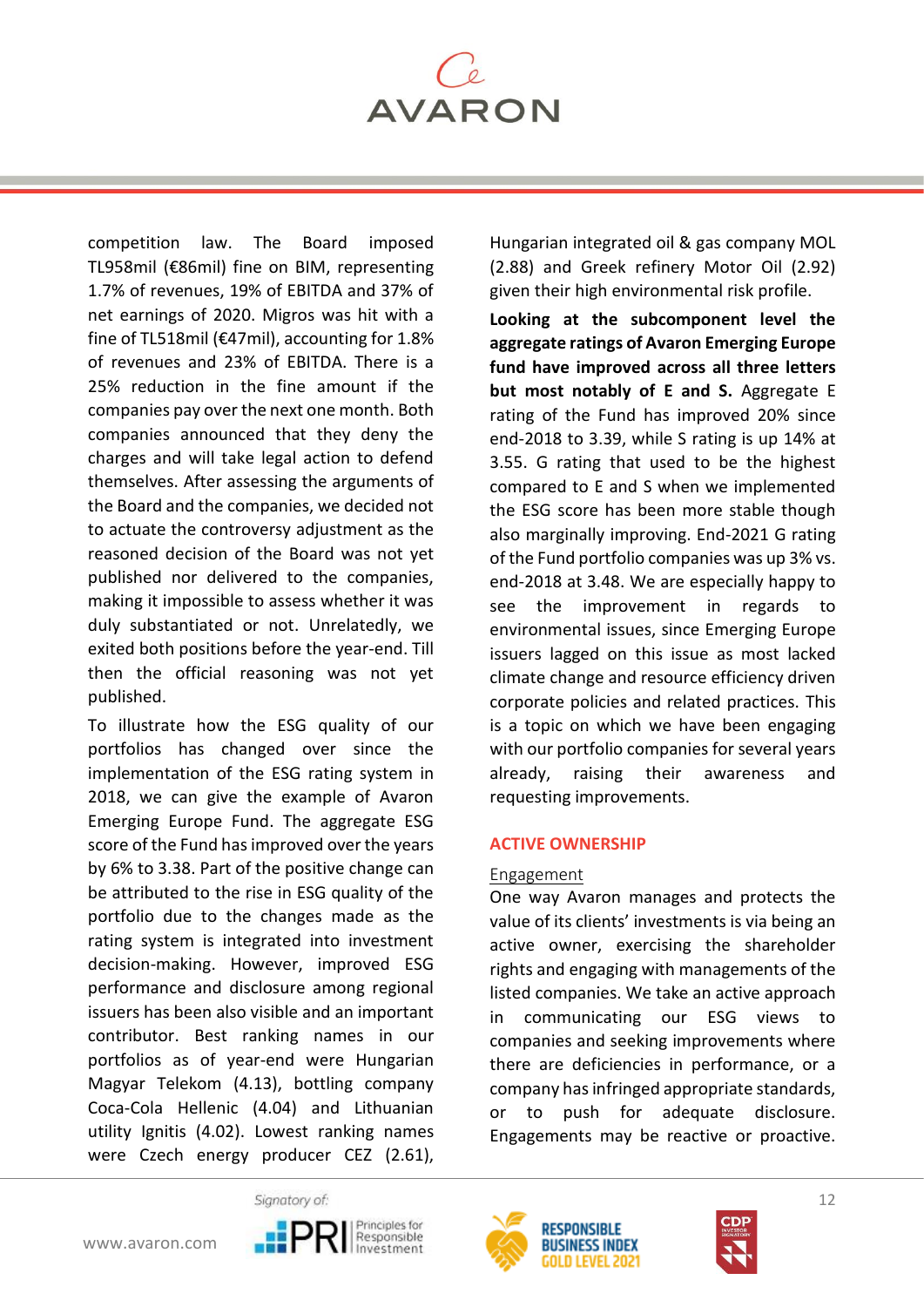

Reactive engagements are company specific and are triggered by a negative ESG event (e.g. norm infringements), while proactive engagements are preventive in nature and target improvement of ESG practices. Proactive engagements can be also theme specific and undertaken across a group of companies.

Should our ESG analysis with the ESG Score uncover undesirable practices, or in reaction to a specific ESG related events, reactive engagement actions are undertaken to obtain within a predetermined timeframe specific and measurable changes on the part of the issuers. Engagement is always the preferable option over exclusion in order to thrive towards better ESG awareness and policies. A dialogue with the company is maintained over an extended period if necessary. Escalation and means of the engagement activities are decided upon by the investment team and depend on the specifics of the issue at hand and the company. Actions may include communications through the company's brokers, direct engagement with the management board or joint intervention with other shareholders, and where appropriate, voting against board proposals.

Meetings with company executive and nonexecutive board members are one of the key ingredients of our investment process. Besides the upside to our internal target prices the portfolio construction is also driven by companies' quality for which we have developed specific rating tools – Quality Score and ESG Score. Such qualitative assessment can only be done by combining publicly available information with meetings with

company representatives. During these meetings we have also the opportunity to bring forward our concerns on ESG issues and ask for proper further corrective actions from the company. Due to the pandemic in 2020-21 we have been very much resorted to communication via digital channels alongside with the rest of the industry.

#### **Engagement success: Titan Cement (Greece)**

An example of where we have achieved significant positive results via long-term engagement on environmental topics is Greek cement producer Titan. It has been one of our core holdings across almost all portfolios. Given inherent high level of carbon emissions of cement production we approached the company back in 2018 requesting improved disclosure and setting carbon reduction targets. We continued to follow up on the topic on regular basis, also targeting the company as lead investors within the scope of a few CDP Non-Discloser Campaigns. For 2020 Titan started to report on the CDP platform and by now the company has committed to 2050 netzero with 2030 mid-term reduction targets validated by the Science Based Targets Initiative. Furthermore, we have also engaged with them on water disclosure, also stemming from its industry specifics. As a result Titan has started to disclose its water footprint on the CDP platform. In December 2021, the company was recognized by CDP as a global climate leader for its transparency, climate actions and transition to a net zero carbon economy. With an A- score, it was ranked in the top 15% of publicly disclosing companies globally, being one of only five cement sector companies out of 27 to achieve this level.





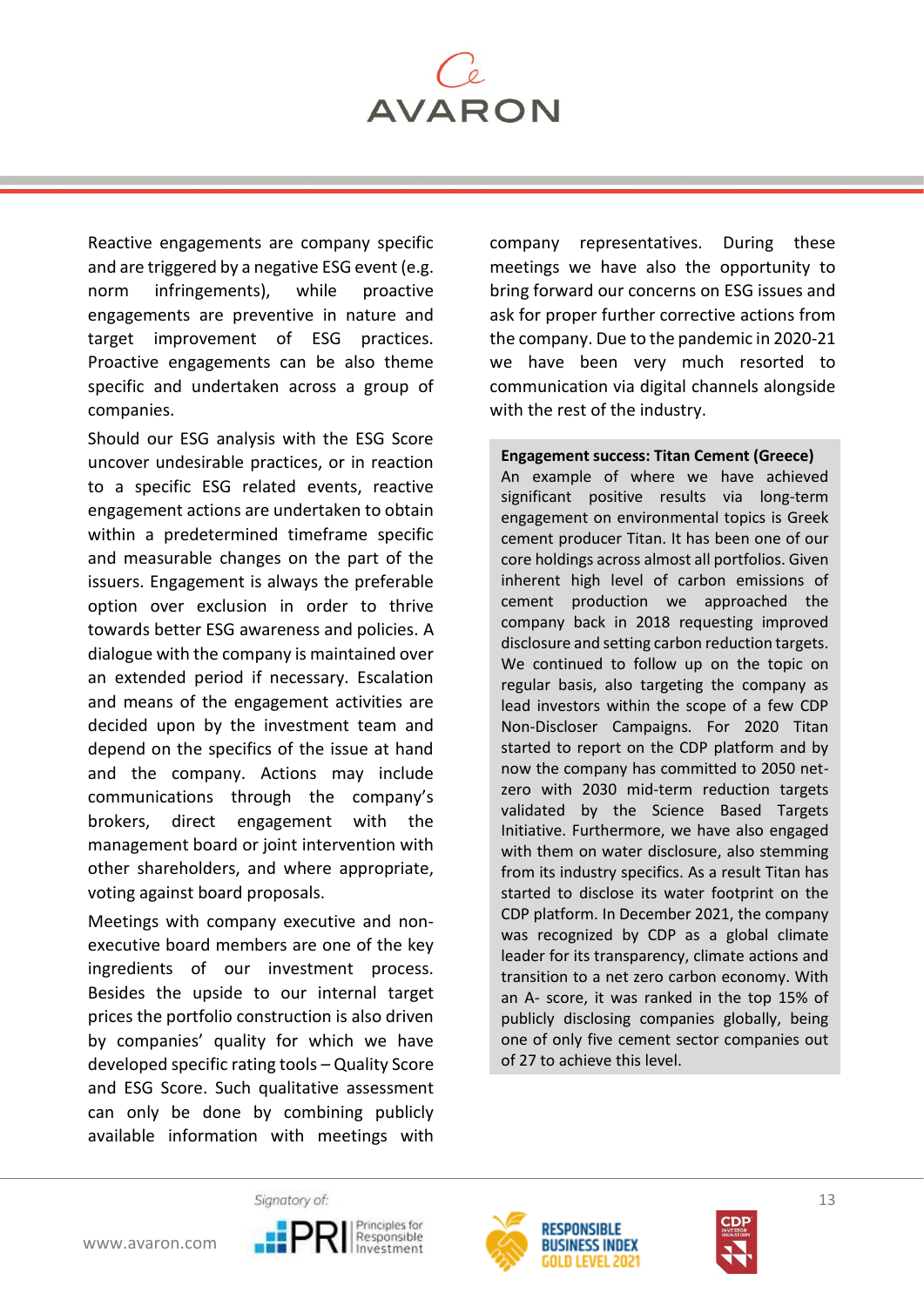

Our ESG Score also provides a basis for proactive engagements enabling to detect areas where companies could improve existing practices. Based on the ratings data for our portfolio companies over the past two years we have detected that integrating climate change issues into corporate strategy and related disclosure is one major area where improvements should be sought. In this respect we are glad to report that the situation has started to improve in an accelerated manner. At the end of 2021 67% of Avaron Emerging Europe Fund holdings reported Scope 1 and 2 emissions data, while a year ago that proportion stood below 50%.

In 2021 we continued to engage with selective portfolio companies on environmental topics. We engaged individually with 3 companies on climate change and with 8 as lead investors within the scope of CDP Non-Disclosure Campaign. In addition, we conducted a broader themed engagement effort on gender pay gap across all of our portfolio companies. No reactive engagements were launched related to controversies discovered.

On carbon reporting and reduction targets we launched engagements with 3 portfolio companies – Croatian hotel operator Arena Hospitality, Slovenian bank NLB and Polish bank Pekao. Up until then Arena and NLB had been reporting very limited subset of emissions data, while Pekao had not disclosed any data. During the discussions with the management teams Arena confirmed that they have emissions accounting system in place and plan to issue more comprehensive disclosure including reduction targets together with 2021 annual report. Also, the

company is preparing a specific sustainability report with significantly improved disclosure on several other ESG topics. NLB similarly stated that the emissions accounting system is in place and first disclosure including Scope 3 will be published in Q1 2022 within their 2<sup>nd</sup> sustainability report.

Pekao introduced us their very recent ESG strategy and confirmed that in 2022 the bank will release Scope 1-2 data and starting from 2023 will start calculating Scope 3 emissions. It aims to gradually reduce exposure to highcarbon activities, while increasing exposure to green project financing. 2020 will be used as a reference point as of which the share of financing of high-carbon activities stood at 1.3% of assets. Pekao plans to introduce emissions offsetting activities in 2023 to move towards Scope 1-2 neutrality by 2030.

Gender pay gap engagement was launched in Q4 as the unadjusted gender pay gap is one of the mandatory indicators to be reported under the Sustainable Finance Disclosure regulation (SFRD) that will come into effect starting from 2023. We screened our portfolios to establish the availability of pay gap data and how severe issue this is in our region. Out of the 54 companies that we held in our Emerging Europe listed equity portfolios at that time only 17 publicly reported gender pay gap data. For these 17 names the average unadjusted pay gap stood at 9%. The highest gap was reported by Polish bank PKO, which very prudently included the whole management remuneration package in the calculation and this elevated the gap to 36%. On the other end of the spectrum is





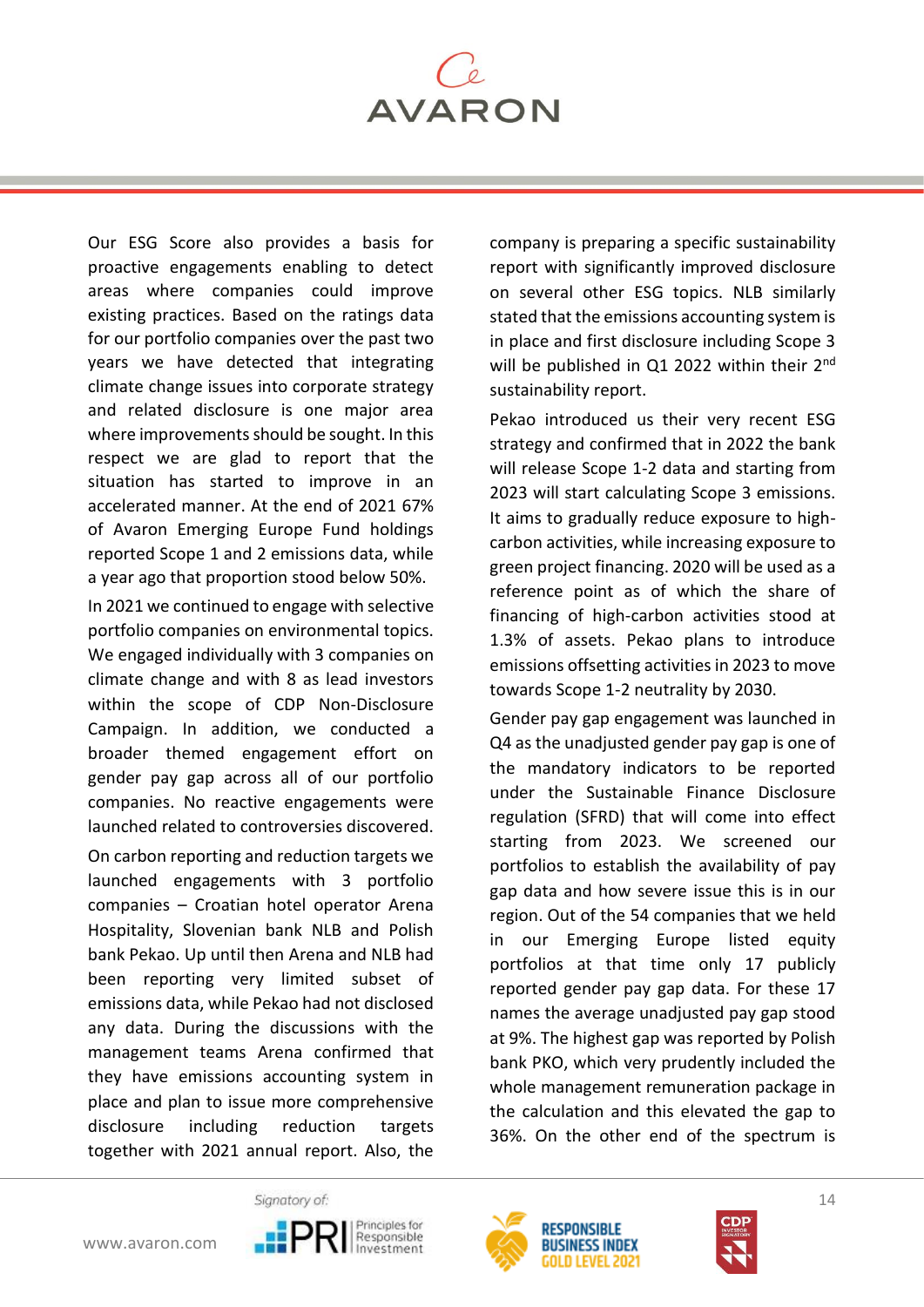

Romanian integrated oil & gas company Petrom with a negative gap of 22%. This to some extent is due to the combination of less than 25% female employees and high weight of women in managerial positions.

# **Leading collaborative engagements: 2021 CDP Non-Discloser Campaign**

In 2021 for the fourth consecutive year we took part in the CDP Non-Discloser Campaign to encourage companies in our investment universe to improve their sustainability disclosure via CDP platform. Once again we took the lead investor role in engaging with a number of our portfolio companies. While in the previous years the focal point of the engagements led by us has been climate change, then in 2021 we also engaged with several companies on deforestation and water topics. We sent out official letters to the management and investor relations teams of 8 companies we hold in our portfolios and in most cases followed up via 1:1 communication. Dialogues with these select companies reflected the overall situation in Emerging Europe related to sustainability reporting – there is no clear uniform standard for reporting, thus issuers, especially smaller ones have been hesitant to invest resources into developing relevant disclosure systems. Climate change remains the main focus, while awareness on deforestation and water related data disclosure is increasing. On climate change we engaged with 7 companies and it resulted in 1 submitting their emissions report to CDP. On deforestation we engaged with 1 company but without immediate success. On water management we engaged with 3 companies resulting in one of them submitting water disclosure report to CDP.

With respect to the 37 companies that did not have gender pay gap information available we sent engagement letters briefly introducing the topic and requesting them to disclose the data or at least consider start disclosing in their upcoming reports since this is one of the indicators that European institutional investors will need to start disclosing under SFDR. We are glad to report that 5 companies promptly provided the data, while many reacted positively and indicated willingness to widen their disclosure practices in the future. However, a few companies also stated that they are fulfilling current regulatory requirements for disclosure or that the topic is not relevant according to their materiality analysis and as such they are not planning to include gender pay gap in their relevant report. We plan to follow up with the nonreporting issuers in 2022.

Our engagement objectives for 2022 are twofold. Firstly, we shall continue the climate change related efforts as there are still some companies in our portfolios that do not disclose emissions but the focal point will rather shift from disclosure to setting reduction targets. So far only a few of our holdings have set specific targets in that regard.

Secondly, we will focus on the necessary data availability stemming from the SFDR requirements. Although, the main set of mandatory indicators is also climate change heavy, there are other environmental and social indicators where the disclosure needs improvement.





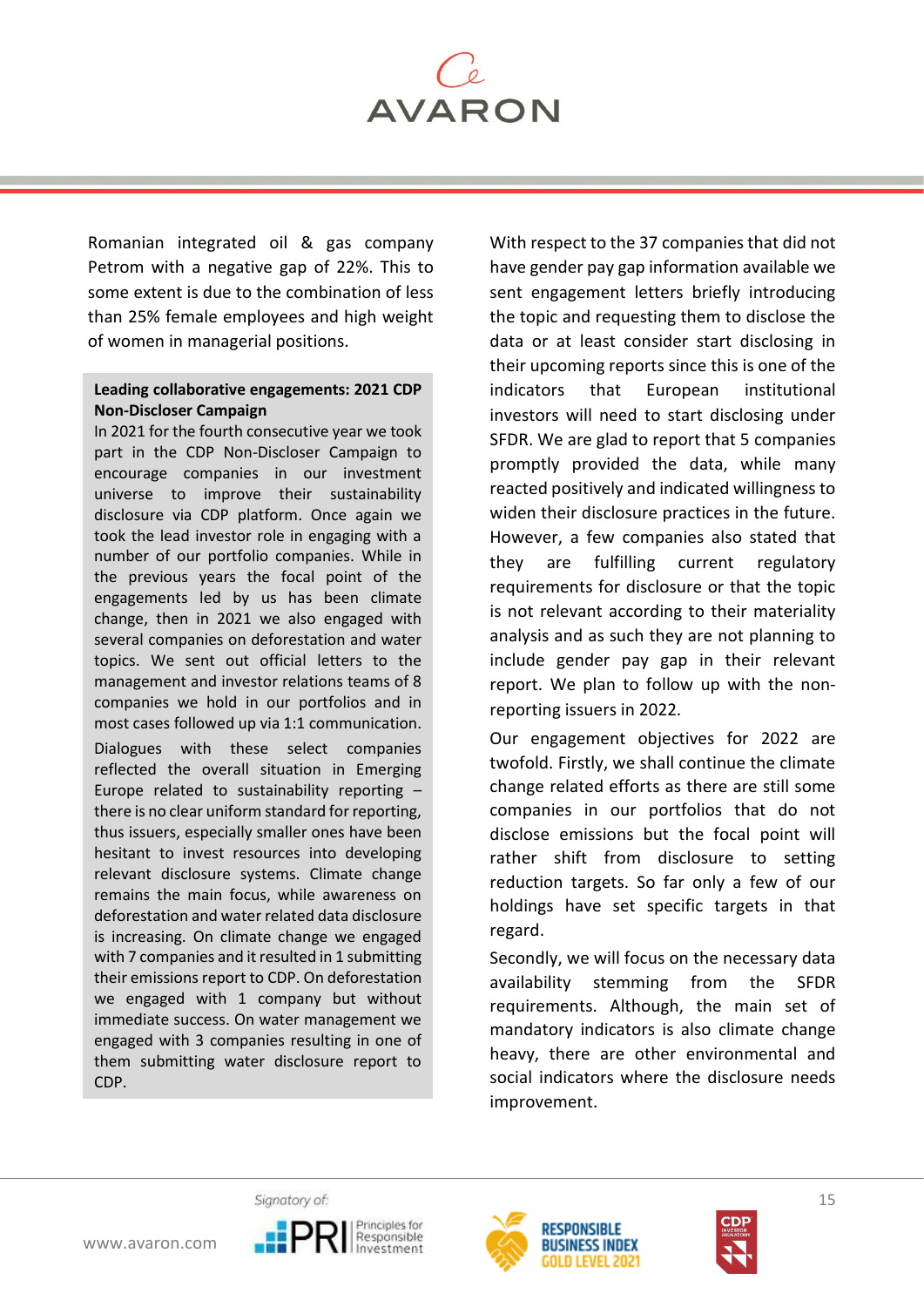

# Voting

A key part of being an active owner of listed equities is using voting rights in an informed way at company meetings, including but not limited to shareholder resolutions on ESG performance issues. Key principles of how we exercise our voting rights have been set in Avaron's Voting Policy.

Starting from 2018 we have committed to systematically exercise our voting rights on all shareholder meetings. Voting rights in Avaron are exercised internally i.e. our investment team reviews the agendas of shareholder meetings of the companies we are invested in. Voting proposals are put forth by the Analysts that cover the companies, approved by Investment Managers and then forwarded to

our global custodian or directly sent to the companies.

In 2021 we voted in 88% shareholders' meetings of the companies we own in all portfolios for which we hold the discretion to exercise voting rights. This compares to 92% and 89% participation rate in 2020 and 2019, respectively. On less than 1% of agenda points we voted against the management proposals and on 2% we abstained. According to our Voting Policy we communicate the reasoning behind "Against" votes to the companies. Starting from 2019 we are disclosing all our voting details for our publicly sellable funds, which are available in the Responsible Investment section on our website.

| <b>Voting activity</b> | 2014 | 2015 | 2016 | 2017 | 2018 | 2019 | 2020 | 2021 |
|------------------------|------|------|------|------|------|------|------|------|
| Meetings voted         | 8    | 20   | 13   | 16   | 67   | 69   | 60   | 80   |
| Resolutions            | 65   | 210  | 94   | 158  | 656  | 641  | 665  | 903  |
| For                    | 54   | 183  | 91   | 119  | 578  | 598  | 593  | 877  |
| Against                | 11   | 17   |      | 19   | 55   | 12   |      | 4    |
| Abstained              | 0    | 10   |      | 20   | 23   | 31   | 35   | 22   |

# <span id="page-15-0"></span>**COLLABORATION AND INDUSTRY INVOLVEMENT**

Since 2011 Avaron is a signatory of UN Principles for Responsible Investment (UNPRI) that enables us to stay up to date on industry developments, offers a chance to implement new best practices in the industry and collaborate with other institutional investors and asset owners. We recognize that in many instances joint action by institutional investors has the potential to be more effective than acting alone. Thus, every year we participate or support select collaborative

initiatives that overlap with our beliefs or needs. In 2021 we supported the following initiatives:

- i. [Global investor statement in support of](https://accesstomedicinefoundation.org/news/investors-issue-urgent-call-for-fair-and-equitable-global-response-to-covid-19)  an effective, [fair and equitable global](https://accesstomedicinefoundation.org/news/investors-issue-urgent-call-for-fair-and-equitable-global-response-to-covid-19)  [response to COVID-19;](https://accesstomedicinefoundation.org/news/investors-issue-urgent-call-for-fair-and-equitable-global-response-to-covid-19)
- ii. [2021 Global Investor Statement to](https://www.iigcc.org/resource/global-investor-statement-to-governments-on-the-climate-crisis-2021-update/)  [Governments on the Climate Crisis;](https://www.iigcc.org/resource/global-investor-statement-to-governments-on-the-climate-crisis-2021-update/)
- iii. [Investor Statement on Human Rights and](https://investorsforhumanrights.org/investor-statement-myanmar-human-rights-and-business-activities-supporting-military-junta)  [Business Activities in Myanmar;](https://investorsforhumanrights.org/investor-statement-myanmar-human-rights-and-business-activities-supporting-military-junta)
- iv. [Investor Statement on Strategic Lawsuits](https://investorsforhumanrights.org/investor-statement-strategic-lawsuits-against-public-participation)  [Against Public Participation;](https://investorsforhumanrights.org/investor-statement-strategic-lawsuits-against-public-participation)





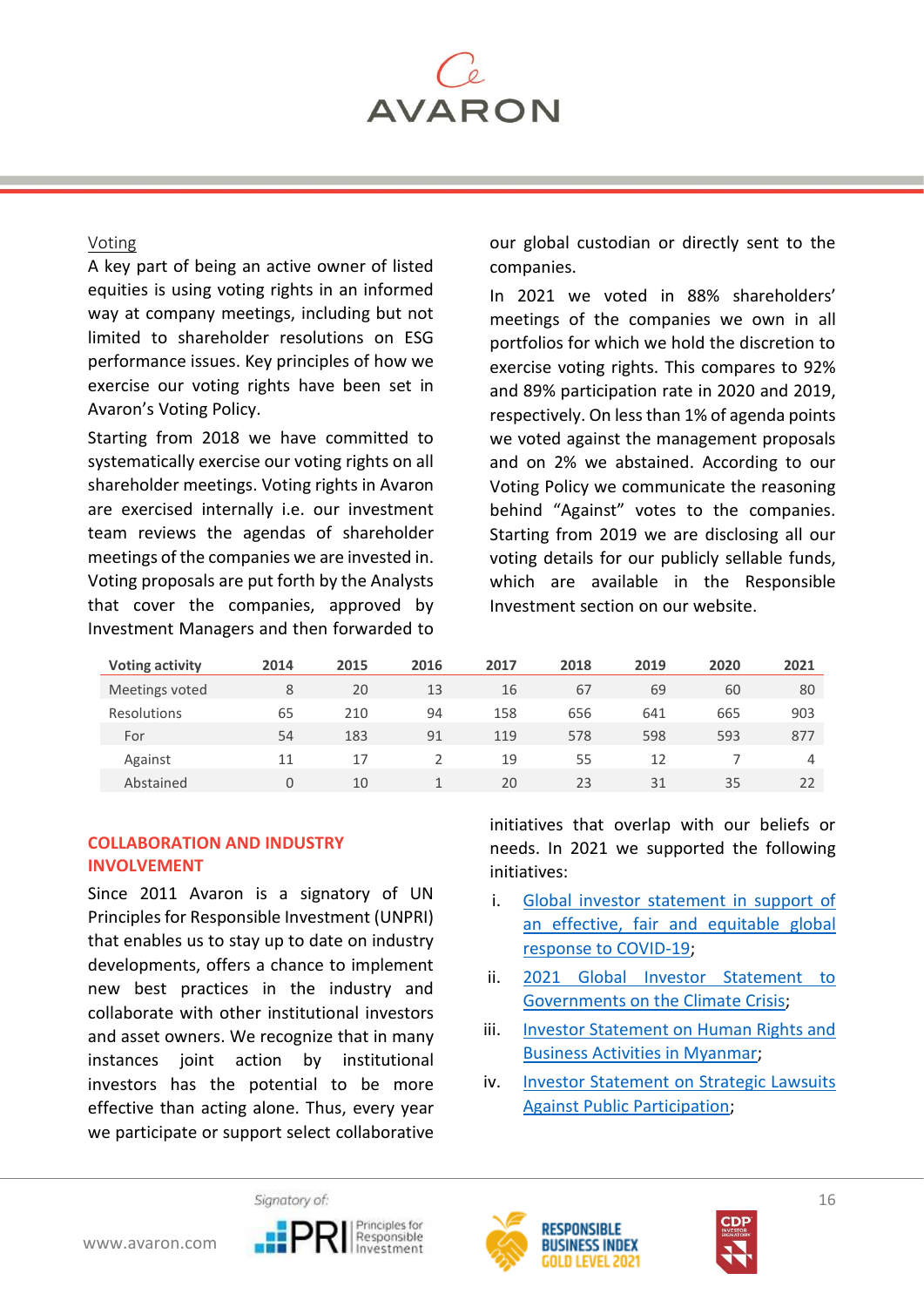

v. World Climate Foundation initiative on net zero Nordic and Baltic commitments for COP 26.

Also, we continued our participation in the following collaborations:

- i. [Climate Action 100+](https://www.climateaction100.org/) that is an investor initiative launched in December 2017 to engage with 167 global companies that have significant greenhouse gas emissions or are critical to the net-zero emissions transition and to meeting the objectives of the Paris Agreement. As of 2021 signatory assets under management totalled \$65 trillion. Since 2018 we hold a supporting role in the collaboration.
- ii. 2021 [CDP Non-Discloser Campaign](https://www.cdp.net/en/investor/engage-with-companies/non-disclosure-campaign) is aimed at increasing corporate transparency on climate change, deforestation and water security. The campaign focuses on companies that had never responded or had not responded to the CDP questionnaire in recent years.

We continue as a signatory of the CDP as it is one of the largest investor collaborations globally with combined \$110+ trillion in assets, aiming to improve climate change, water usage and deforestation related disclosure, and related risk management of publicly traded companies. We plan to take part in the 2022 Non-Discloser Campaign targeting companies in our investment universe as it directly supports our climate change related efforts.

Besides climate change related collaborations we remain supporters of the [Tobacco-Free](http://www.unepfi.org/psi/tobacco-free-finance-signatories/)  [Finance Pledge,](http://www.unepfi.org/psi/tobacco-free-finance-signatories/) which we signed in 2018 as it aligns our long-term approach of limited financing of tobacco companies.

#### <span id="page-16-0"></span>**GOVERNANCE AND REPORTING**

Avaron Responsible Investment Committee has oversight of, and responsibility for, all responsible investment related issues including but not limited to development of relevant policies and steering policy implementation. The Committee is made up of senior staff members and is chaired by Executive Board Member and co-CIO Valdur Jaht. The Committee and its Chair have ultimate responsibility to ensure efficiency, compliance and ownership of responsible investment practices in Avaron. Current list of Committee members is:

| Name              | Role                         |
|-------------------|------------------------------|
|                   | Co-CIO, Chair of the         |
| Valdur Jaht       | Committee                    |
| Peter Priisalm    | Co-CIO                       |
| Kristel Kivinurm- |                              |
| Priisalm          | CEO/COO                      |
|                   | Investment Manager, Head of  |
| Rain Leesi        | Research                     |
|                   | Senior Analyst, Responsible  |
| Reino Pent        | <b>Investment Specialist</b> |
| Ingrid Kõrgema    | Compliance Officer           |

Avaron discloses annually on responsible investment issues via UNPRI Reporting Framework and a stand-alone Responsible Investment Report (formerly Sustainability Report). On quarterly basis we disclose on responsible investment related activities to our clients via our newsletter.

UNPRI Reporting Framework provides Transparency and Assessment Reports. Transparency Report shows signatory's responses to the Reporting Framework and is made publicly available on the PRI website. Assessment Report demonstrates how a





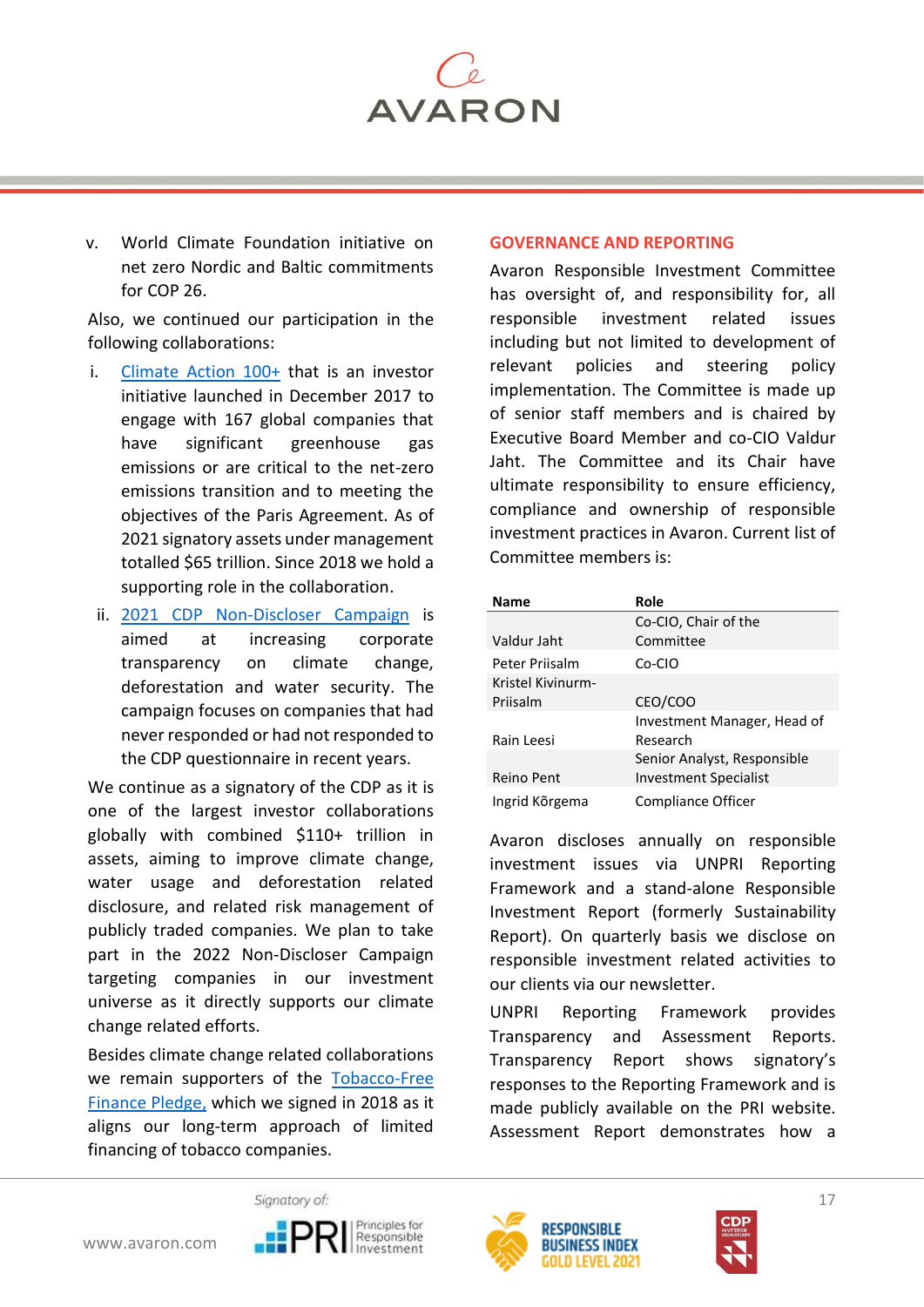

signatory has progressed in its implementation of the principles year-on-year and relative to peers, and is not by default public. However, at Avaron we have decided to make our Assessment reports public on our webpage. Due to the implementation of a new reporting framework UNPRI 2021 assessment reports are unfortunately due

only by June 2022. Also, the Transparency Reports have not yet being provided. In 2020 Avaron scored above the peer group median in all relevant reporting categories: A+ in Strategy and Governance (median A), A+ in Listed Equity – Incorporation (median A) and A in Listed Equity – Active Ownership (median B).





18